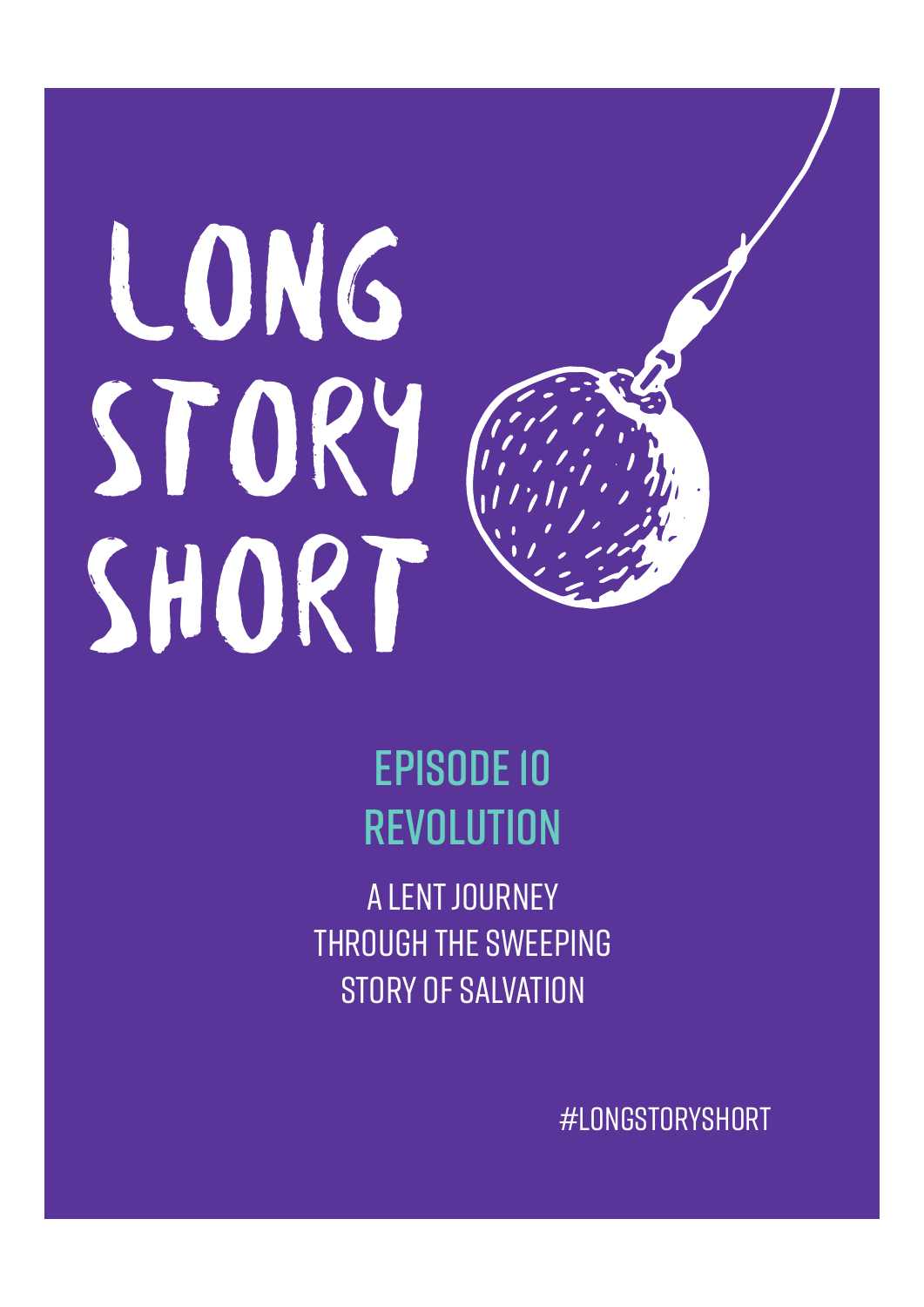# **INTRODUCTION**

*At last, surely the story is building to its climax? Jesus' band of followers are waiting for him to make his move. Here we are – intrigued by this rabbi, drawn by the miracles and wonders, ready for the revolution.*

#### Jesus' mission

When Jesus came to the region of Caesarea Philippi, he asked his disciples, "Who do people say that the Son of Man is?"

"Well," they replied, "some say John the Baptist, some say Elijah, and others say Jeremiah or one of the other prophets."

Then he asked them, "Who do you say I am?"

Simon Peter answered, "You are the Messiah, the Son of the living God."

Jesus replied, "You are blessed, Simon son of John, because my Father in heaven has revealed this to you."

Matthew 16:13-17

Jesus took Peter, James, and John to a mountain to pray. And as he was praying, the appearance of his face changed, and his clothing became dazzling white. Then two men, Moses and Elijah, appeared and began talking with Jesus. They were glorious to see. And they were speaking of how he was about to fulfill God's plan by dying in Jerusalem.

Peter and the others were very drowsy and had fallen asleep. Now they woke up and saw Jesus' glory and the two men standing with him. As Moses and Elijah were starting to leave, Peter, not even knowing what he was saying, blurted out, "Master, this is wonderful! We will make three shrines – one for you, one for Moses, and one for Elijah."

But even as he was saying this, a cloud came over them; and terror gripped them as it covered them.

Then a voice from the cloud said, "This is my Son, my Chosen One. Listen to him." When the voice died away, Jesus was there alone. They didn't tell anyone what they had seen until long after this happened.

Luke 9:28-36

They were now on their way to Jerusalem, and Jesus was walking ahead of them.

Taking the twelve disciples aside, Jesus once more began to describe everything that was about to happen to him in Jerusalem. "When we get to Jerusalem," he told them, "the Son of Man will be betrayed to the leading priests and the teachers of religious law. They will sentence him to die and hand him over to the Romans. They will mock him, spit on him, beat him with their whips, and kill him, but after three days he will rise again." Mark 10:32-34

**…**

# Enter the king

Jesus went on towards Jerusalem, walking ahead of his disciples. As they came to the towns of Bethphage and Bethany, on the Mount of Olives, he sent two disciples ahead. "Go into that village over there," he told them, "and as you enter it, you will see a colt tied there that has never been ridden. Untie it and bring it here. If anyone asks what you are doing, just say,"The Lord needs it."

So they went and found the colt, just as Jesus had said. And sure enough, as they were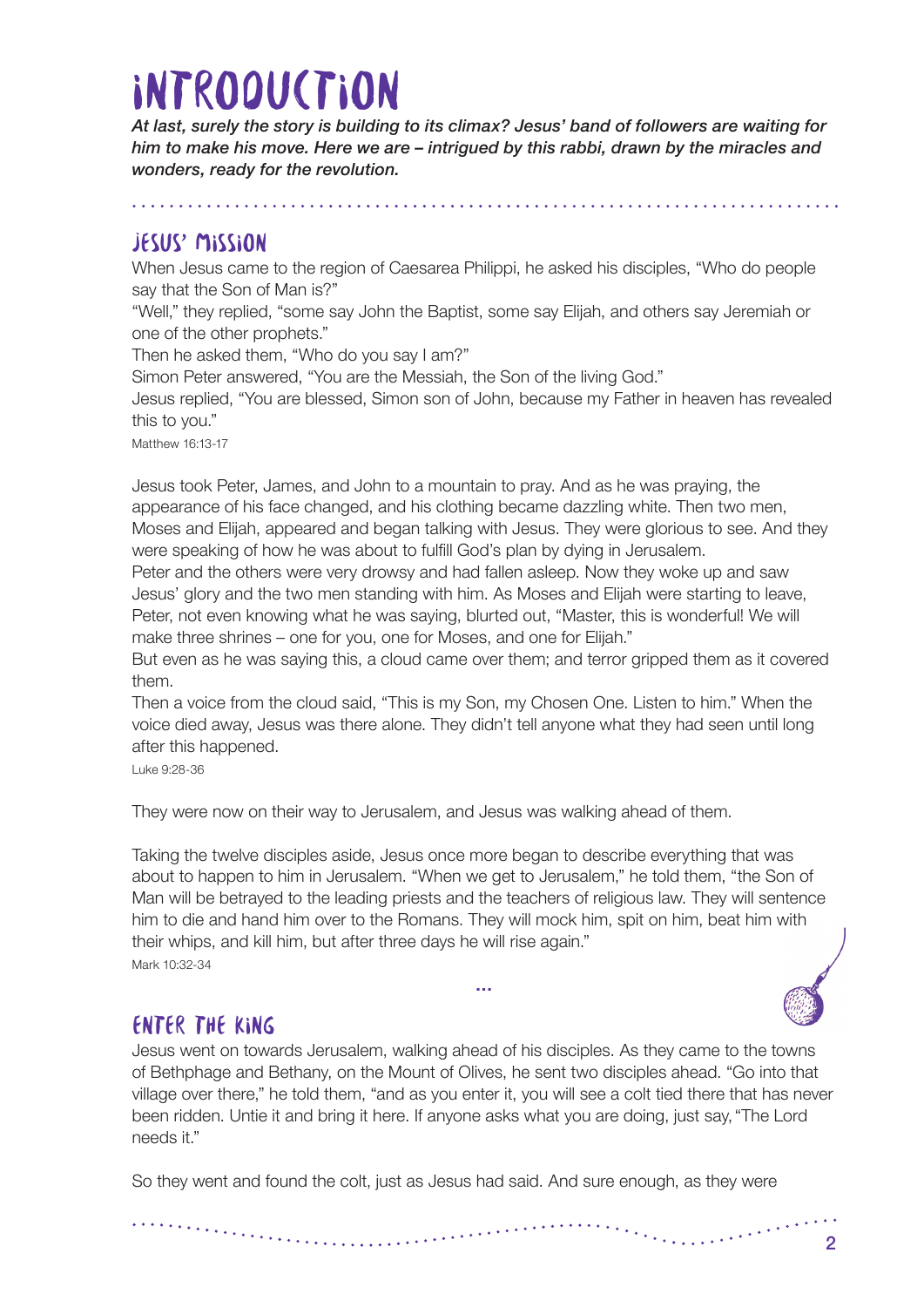untying it, the owners asked them, "Why are you untying our colt?" And the disciples simply replied, "The Lord needs it." So they brought the colt to Jesus and threw their garments over it for him to ride on.

Then the crowds spread out their coats on the road ahead of Jesus. As they reached the place where the road started down from the Mount of Olives, all of his followers began to shout and sing as they walked along, praising God for all the wonderful miracles they had seen. Luke 19:28-37

But as they came closer to Jerusalem and Jesus saw the city ahead, he began to cry. "I wish that even today you would find the way of peace. But now it is too late, and peace is hidden from you. Before long your enemies will build ramparts against your walls and encircle you and close in on you. They will crush you to the ground, and your children with you. Your enemies will not leave a single stone in place, because you have rejected the opportunity God offered you." Luke 19:41-44

So Jesus came to Jerusalem and went into the temple. He looked around carefully at everything, and then he left because it was late in the afternoon. Mark 11:11

*The following morning,* Jesus entered the Temple and began to drive out the merchants from their stalls. He told them, "The Scriptures declare, 'My Temple will be a place of prayer,' but you have turned it into a den of thieves."

After that, he taught daily in the Temple, but the leading priests, the teachers of religious law, and the other leaders of the people began planning how to kill him. But they could think of nothing, because all the people hung on every word he said. Luke 19:45-48

#### In Jerusalem

Every day Jesus went to the Temple to teach, and each evening he returned to spend the night on the Mount of Olives. The crowds gathered early each morning to hear him. Luke 21:37-38

As Jesus was walking through the Temple area, the leading priests, the teachers of religious law, and the other leaders came up to him. They demanded, "By whose authority did you drive out the merchant from the temple? Who gave you such authority?"

"I'll tell you who gave me authority to do these things if you answer one question," Jesus replied. "Did John's authority to baptize come from heaven, or was it merely human? Answer me!"

They talked it over among themselves. "If we say it was from heaven, he will ask why we didn't believe John. But do we dare say it was merely human?" For they were afraid of what the people would do, because everyone believed that John was a prophet. So they finally replied, "We don't know."

And Jesus responded, "Then I won't answer your question either." Mark 11:27-33

. The construction of the construction of the construction of the construction of the construction of the construction of the construction of the construction of the construction of the construction of the construction of



One of the teachers of religious law was standing there listening to the debate. He realized that Jesus had answered well, so he asked, "Of all the commandments, which is the most important?"

 $\label{eq:3} \begin{split} \mathcal{L}_{\text{R}}(\mathbf{r},\mathbf{r},\mathbf{r},\mathbf{r},\mathbf{r},\mathbf{r},\mathbf{r},\mathbf{r},\mathbf{r},\mathbf{r},\mathbf{r},\mathbf{r},\mathbf{r},\mathbf{r},\mathbf{r},\mathbf{r},\mathbf{r},\mathbf{r},\mathbf{r},\mathbf{r},\mathbf{r},\mathbf{r},\mathbf{r},\mathbf{r},\mathbf{r},\mathbf{r},\mathbf{r},\mathbf{r},\mathbf{r},\mathbf{r},\mathbf{r},\mathbf{r},\mathbf{r$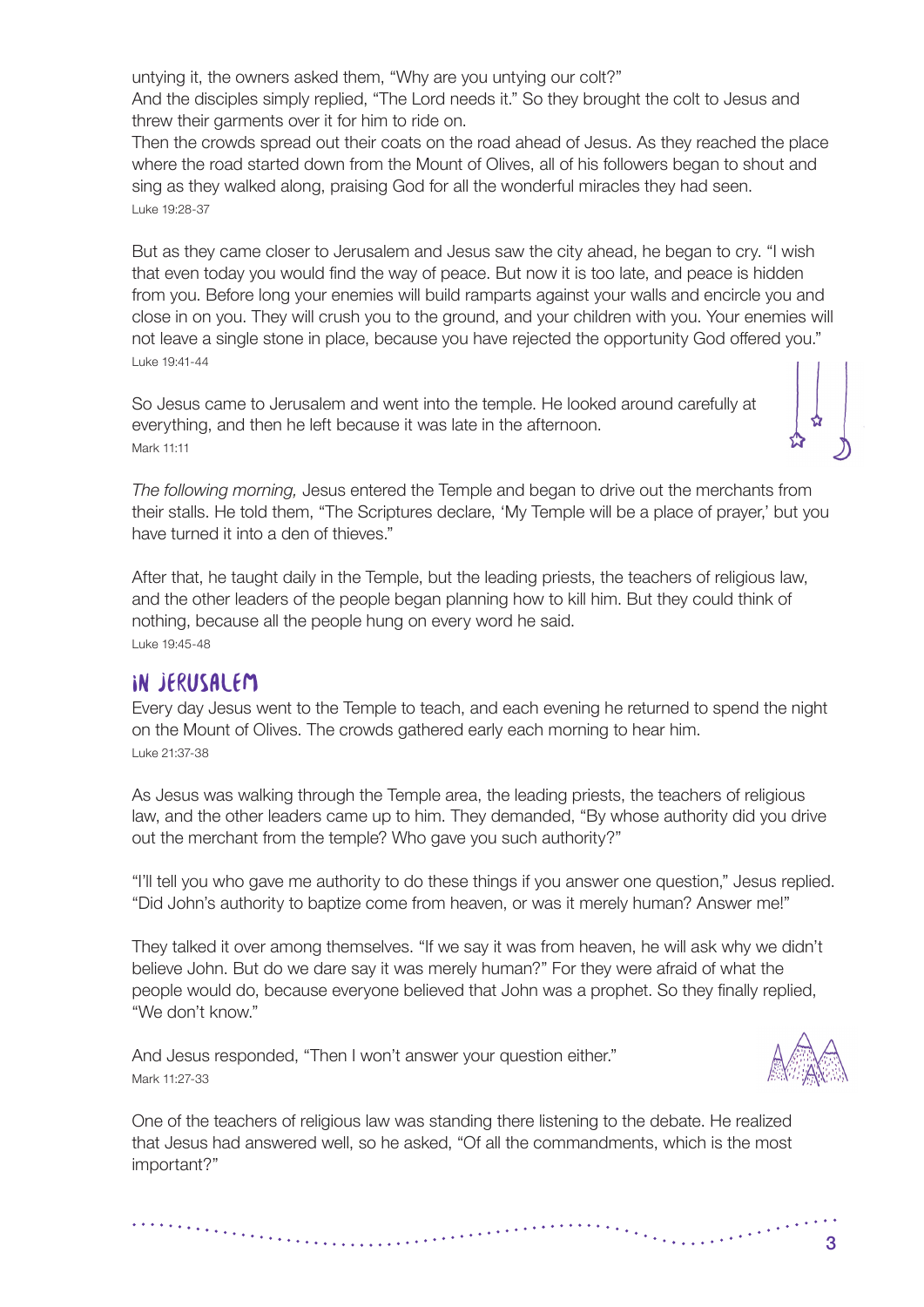Jesus replied, "The most important commandment is this: 'Listen, O Israel! The Lorp our God is the one and only Lorp. And you must love the Lorp your God with all your heart, all your soul, all your mind, and all your strength.'

The second is equally important: 'Love your neighbour as yourself.' No other commandment is greater than these."

**…**

Mark 12:28-31

#### Betrayal

The Festival of Unleavened Bread, which begins with the Passover celebration, was drawing near. The leading priests and teachers of religious law were actively plotting Jesus' murder. But they wanted to kill him without starting a riot, a possibility they greatly feared.

Then Satan entered into Judas Iscariot, who was one of the twelve disciples, and he went over to the leading priests and captains of the Temple guard to discuss the best way to betray Jesus to them. They were delighted that he was ready to help them, and they promised him a reward. So he began looking for an opportunity to betray Jesus so they could arrest him quietly when the crowds weren't around.

Luke 22:1-6

Jesus crossed the Kidron Valley with his disciples and entered a grove of olive trees. Judas, the betrayer, knew this place, because Jesus had often gone there with his disciples. The leading priests and Pharisees had given Judas a contingent of Roman soldiers and Temple guards to accompany him. Now with blazing torches, lanterns, and weapons, they arrived at the olive grove.

John 18:1-3

When the other disciples saw what was about to happen, they exclaimed, "Lord, should we fight? We brought swords!" And one of them slashed at the high priest's servant and cut off his right ear.

But Jesus said, "Don't resist any more." And he touched the place where the man's ear had been and healed him. Then Jesus spoke to the leading priests and captains of the Temple guard and the other leaders who headed the mob. "Am I some dangerous criminal," he asked, "that you have come armed with swords and clubs to arrest me? Why didn't you arrest me in the temple? I was there every day."

Luke 22:49-53

At that point, all the disciples deserted him and fled. Matthew 26:56



## The trial

Then the people who had arrested Jesus led him to the home of Caiaphas, the high priest, where the teachers of the religious law and other leaders had gathered.

The high priest said to him, "I demand in the name of the living God that you tell us whether you are the Messiah, the Son of God."

**…**

Jesus replied, "Yes, it is as you say. And in the future you will see me, the Son of Man, sitting at God's right hand in the place of power and coming back on the clouds of heaven."

Then the high priest tore his clothing to show his horror, shouting, "Blasphemy! Why do we need other witnesses? You have all heard his blasphemy. What is your verdict?" "Guilty!" they shouted. "He must die!"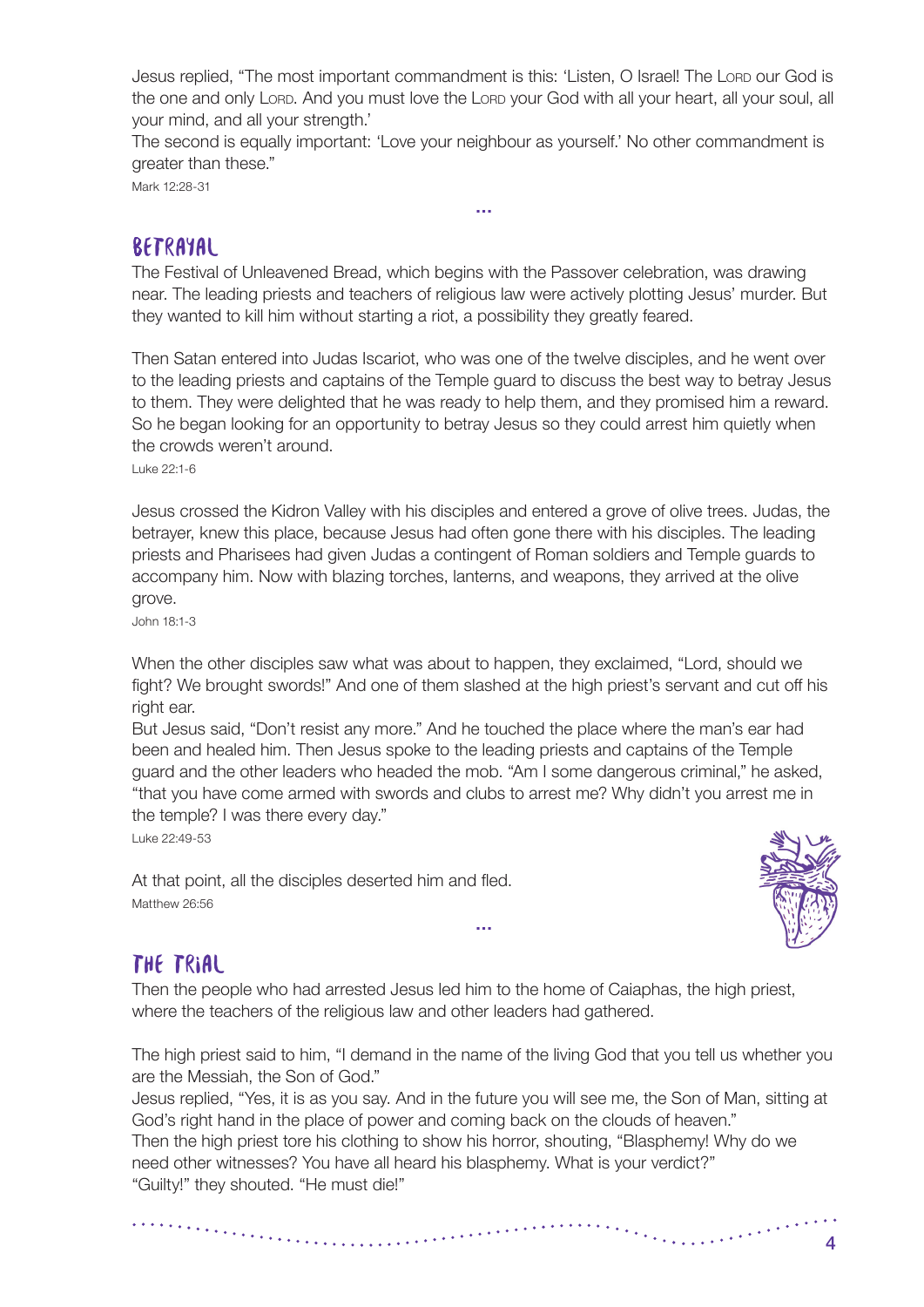Then they bound Jesus and took him to Pilate, the Roman governor. Matthew 26:57,63-66;27:2

Pilate called together the leading priests and other religious leaders, along with the people, and he announced his verdict … "Nothing this man has done calls for the death penalty. So I will have him flogged, but then I will release him."

But they shouted, "Crucify him! Crucify him!"

"Why? What crime has he committed? I have found no reason to sentence him to death. I will therefore flog him and let him go."

But the crowd shouted louder and louder for Jesus' death, and their voices prevailed. So Pilate sentenced Jesus to die as they demanded.

**…**

Luke 23:13-16,21-24



## The cross

Two others, both criminals, were led out to be executed with Jesus. Finally, they came to a place called The Skull. All three were crucified there – Jesus on the centre cross, and the two criminals on either side.

Jesus said, "Father, forgive these people, because they don't know what they are doing." And the soldiers gambled for his clothes by throwing dice.

The crowd watched, and the leaders laughed and scoffed. "He saved others," they said, "let him save himself if he is really God's Chosen One, the Messiah."

Luke 23:32-35

One of the criminals hanging beside him scoffed, "So you're the Messiah, are you? Prove it by saving yourself – and us, too, while you're at it!"

But the other criminal protested, "Don't you fear God even when you are dying? We deserve to die for our evil deeds, but this man hasn't done anything wrong." Then he said, "Jesus, remember me when you come into your Kingdom." And Jesus replied, "I assure you, today you will be with me in paradise."

By this time it was noon, and darkness fell across the whole land until three o'clock. The light from the sun was gone. And suddenly, the thick veil hanging in the Temple was torn apart. Then Jesus shouted, "Father, I entrust my spirit into your hands!" And with those words he breathed his last.

When the captain of the Roman soldiers handling the executions saw what had happened, he praised God and said, "Surely this man was innocent." And when the crowd that came to see the crucifixion saw all that had happened, they went home in deep sorrow. Luke 23:39-48

## Mourning

As evening approached, Joseph, a rich man from Arimathea who was one of Jesus followers, went to Pilate and asked for Jesus' body. And Pilate issued an order to release it to him. Joseph took the body and wrapped it in a long linen cloth. He placed it in his own new tomb, which had been carved out of the rock. Then he rolled a great stone across the entrance as he left.